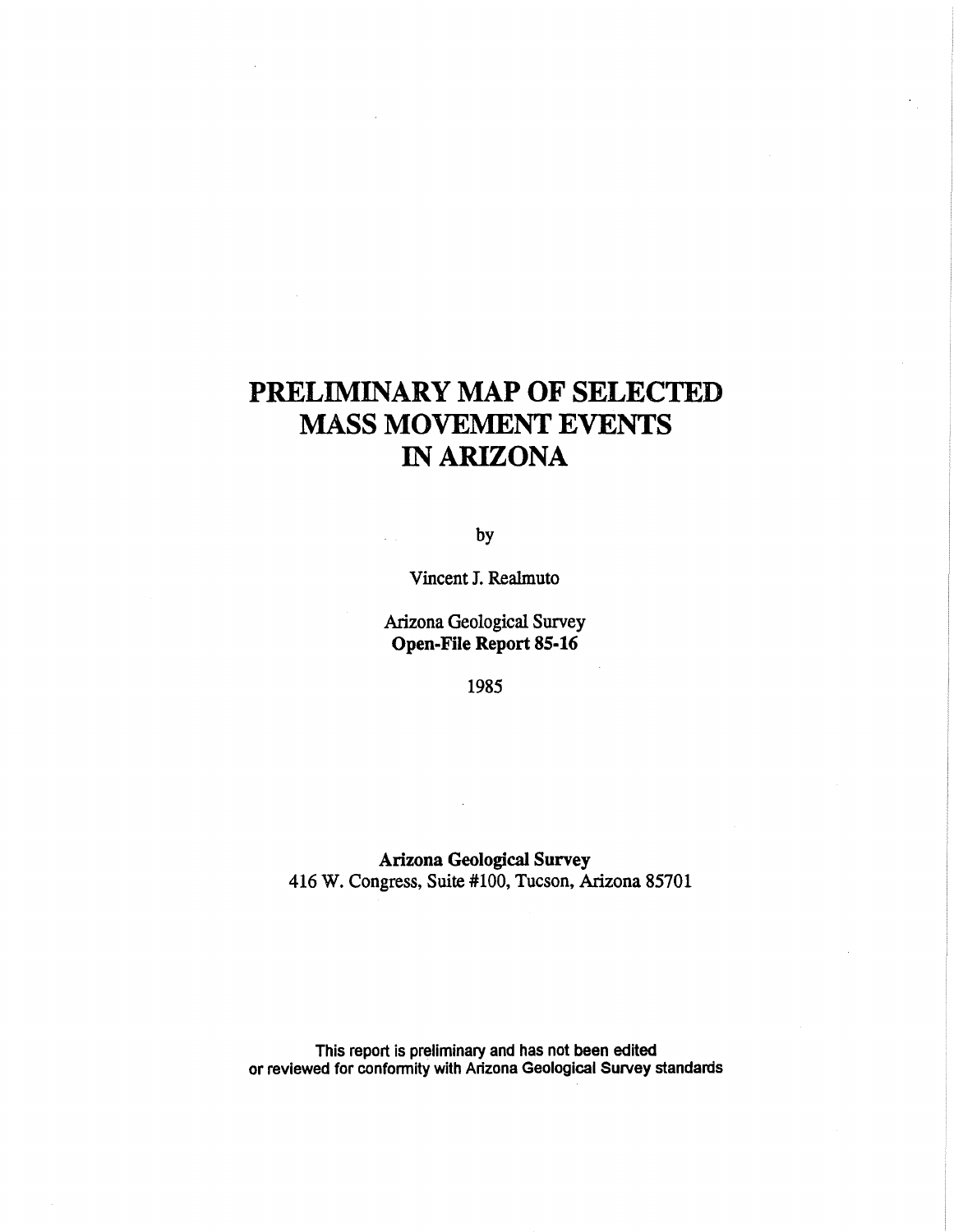$\mathcal{L}^{\text{max}}_{\text{max}}$  and  $\mathcal{L}^{\text{max}}_{\text{max}}$  $\sim 10^{-10}$  $\label{eq:2.1} \frac{1}{\sqrt{2}}\int_{\mathbb{R}^3}\frac{1}{\sqrt{2}}\left(\frac{1}{\sqrt{2}}\right)^2\frac{1}{\sqrt{2}}\left(\frac{1}{\sqrt{2}}\right)^2\frac{1}{\sqrt{2}}\left(\frac{1}{\sqrt{2}}\right)^2\frac{1}{\sqrt{2}}\left(\frac{1}{\sqrt{2}}\right)^2.$ 

 $\label{eq:2.1} \frac{1}{\sqrt{2}}\left(\frac{1}{\sqrt{2}}\right)^{2} \left(\frac{1}{\sqrt{2}}\right)^{2} \left(\frac{1}{\sqrt{2}}\right)^{2} \left(\frac{1}{\sqrt{2}}\right)^{2} \left(\frac{1}{\sqrt{2}}\right)^{2} \left(\frac{1}{\sqrt{2}}\right)^{2} \left(\frac{1}{\sqrt{2}}\right)^{2} \left(\frac{1}{\sqrt{2}}\right)^{2} \left(\frac{1}{\sqrt{2}}\right)^{2} \left(\frac{1}{\sqrt{2}}\right)^{2} \left(\frac{1}{\sqrt{2}}\right)^{2} \left(\$  $\label{eq:2.1} \frac{1}{\sqrt{2\pi}}\int_{\mathbb{R}^3}\frac{d\mu}{\sqrt{2\pi}}\left(\frac{d\mu}{\mu}\right)^2\frac{d\mu}{\sqrt{2\pi}}\int_{\mathbb{R}^3}\frac{d\mu}{\sqrt{2\pi}}\frac{d\mu}{\sqrt{2\pi}}\frac{d\mu}{\sqrt{2\pi}}\frac{d\mu}{\sqrt{2\pi}}\frac{d\mu}{\sqrt{2\pi}}\frac{d\mu}{\sqrt{2\pi}}\frac{d\mu}{\sqrt{2\pi}}\frac{d\mu}{\sqrt{2\pi}}\frac{d\mu}{\sqrt{2\pi}}\frac{d\mu}{\$  $\label{eq:2.1} \frac{d\mathbf{y}}{d\mathbf{y}} = \frac{d\mathbf{y}}{d\mathbf{y}} \left[ \frac{d\mathbf{y}}{d\mathbf{y}} \right] \left[ \frac{d\mathbf{y}}{d\mathbf{y}} \right] \left[ \frac{d\mathbf{y}}{d\mathbf{y}} \right] \left[ \frac{d\mathbf{y}}{d\mathbf{y}} \right] \left[ \frac{d\mathbf{y}}{d\mathbf{y}} \right] \left[ \frac{d\mathbf{y}}{d\mathbf{y}} \right] \left[ \frac{d\mathbf{y}}{d\mathbf{y}} \right] \left[ \frac{$ 

 $\sim 10^{11}$  $\mathcal{A}^{\text{max}}_{\text{max}}$  $\label{eq:2.1} \frac{1}{\sqrt{2}}\int_{\mathbb{R}^3}\frac{1}{\sqrt{2}}\left(\frac{1}{\sqrt{2}}\right)^2\frac{1}{\sqrt{2}}\left(\frac{1}{\sqrt{2}}\right)^2\frac{1}{\sqrt{2}}\left(\frac{1}{\sqrt{2}}\right)^2\frac{1}{\sqrt{2}}\left(\frac{1}{\sqrt{2}}\right)^2.$ 

 $\hat{\mathcal{A}}$ 

 $\label{eq:2.1} \mathcal{L}(\mathcal{L}(\mathcal{L})) = \mathcal{L}(\mathcal{L}(\mathcal{L})) = \mathcal{L}(\mathcal{L}(\mathcal{L}))$ 

 $\label{eq:2.1} \begin{split} \mathcal{L}_{\text{max}}(\mathbf{r}) = \mathcal{L}_{\text{max}}(\mathbf{r}) \mathcal{L}_{\text{max}}(\mathbf{r}) \mathcal{L}_{\text{max}}(\mathbf{r}) \mathcal{L}_{\text{max}}(\mathbf{r}) \mathcal{L}_{\text{max}}(\mathbf{r}) \mathcal{L}_{\text{max}}(\mathbf{r}) \mathcal{L}_{\text{max}}(\mathbf{r}) \mathcal{L}_{\text{max}}(\mathbf{r}) \mathcal{L}_{\text{max}}(\mathbf{r}) \mathcal{L}_{\text{max}}(\mathbf{r}) \mathcal{L}_{\text{max}}(\mathbf{r}) \$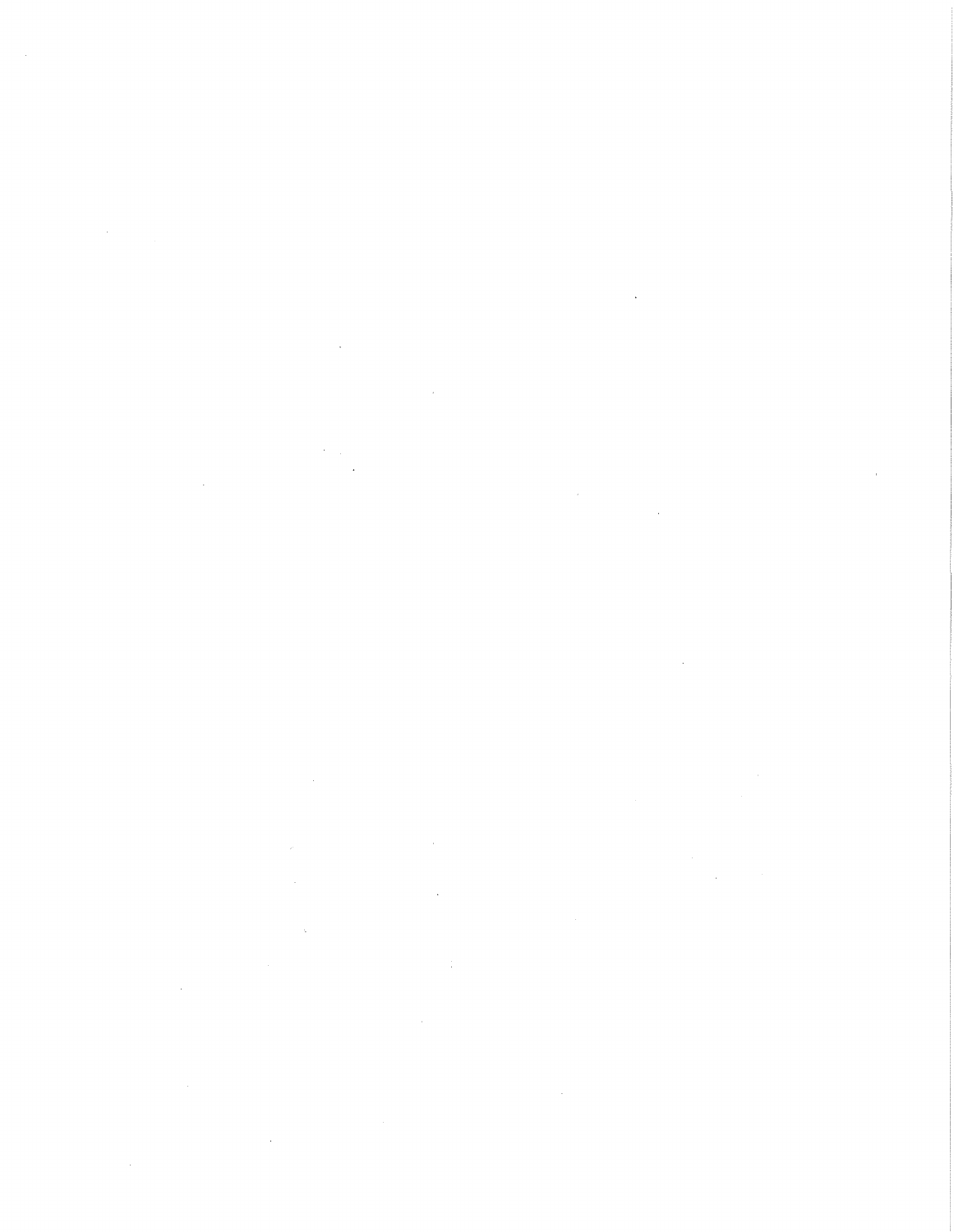#### PRELIMINARY MAP OF SELECTED MASS MOVEMENT EVENTS IN ARIZONA

### Explanation

|                                                | Natural Events | Man-Induced Events |
|------------------------------------------------|----------------|--------------------|
| Rock fall                                      | ☆              |                    |
| Debris slump, earth slump                      | Δ              |                    |
| Rock slump                                     | $\bm{\nabla}$  |                    |
| Earth flow, mud flow                           |                |                    |
| Debris flow, debris slide,<br>debris avalanche | П              |                    |
| Block slide, rock slide                        | ♤              |                    |
| Arizona Department of<br>Transportation (ADOT) |                |                    |

#### General Notes:

The primary source of information for this map was the Arizona Department of Transportation (ADOT) Highways Division Maintenance Activity record for the years 1980-1985.

The two highway maintenance activities that provided data for this map are described below:

- 1. Activity 164 Minor Slide Removal
- 2. Activity180 Major Damage and Disaster Maintenance (contains records of slide removals with costs exceeding \$2500.00)

Only those ADOT slides with maintenance costs exceeding \$1000.00 were plotted on the map.

Whenever possible, the symbol for events that involved several miles of roadway was plotted in the approximate midpoint of the damaged interval.

Whenever necessary, parallels and meridians were projected into regions not previously surveyed by the state of Arizona.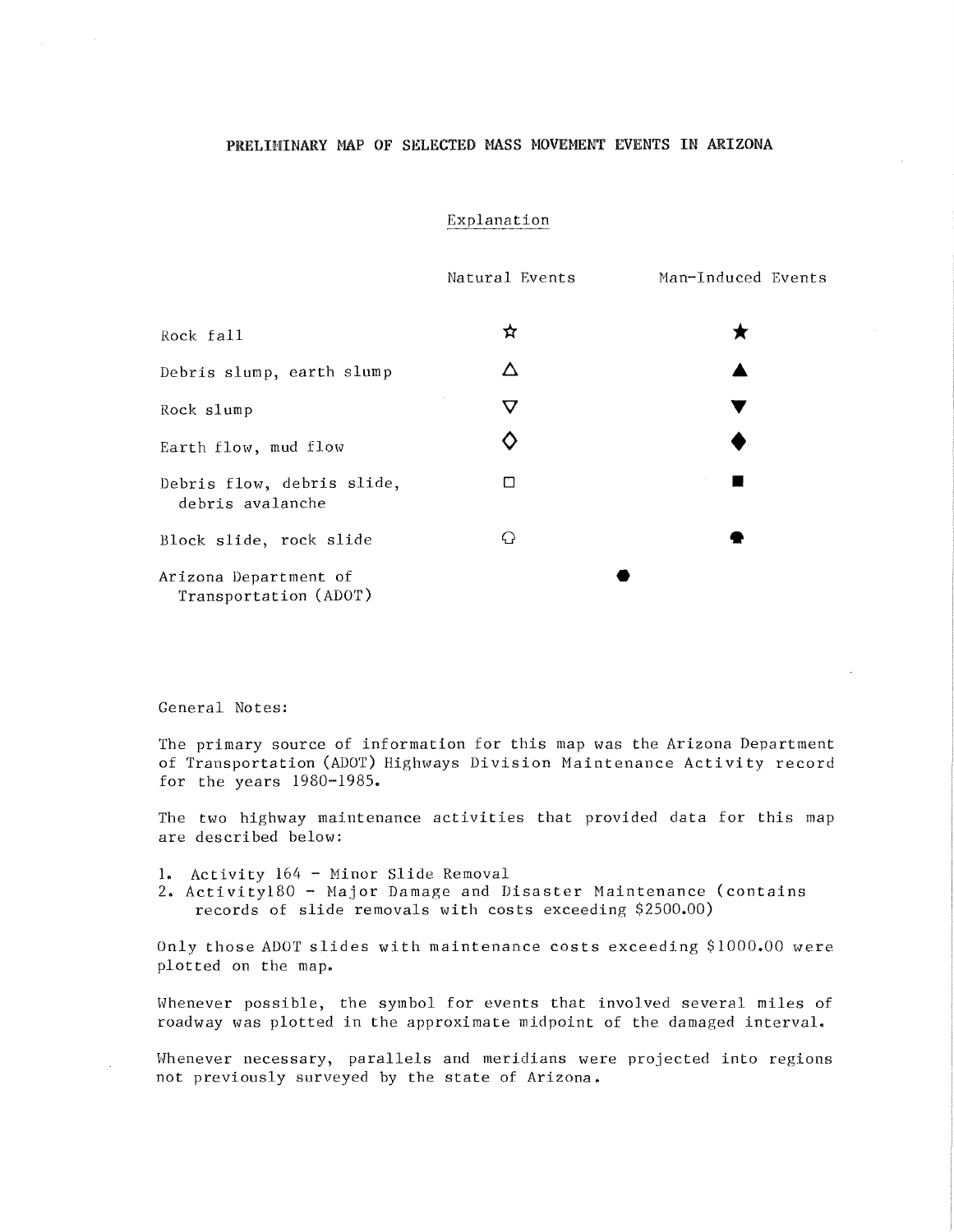|                                                         |                                                                                                         |                                                    |                                                                                                                     |                                               | MILES OF                                                                                              |                                                                                   |
|---------------------------------------------------------|---------------------------------------------------------------------------------------------------------|----------------------------------------------------|---------------------------------------------------------------------------------------------------------------------|-----------------------------------------------|-------------------------------------------------------------------------------------------------------|-----------------------------------------------------------------------------------|
|                                                         |                                                                                                         |                                                    |                                                                                                                     |                                               | HWY                                                                                                   | REPORTING                                                                         |
| EVENT<br>www.communication.com/processing/communication | LOCATION<br>the formula contribution of the control of the control of the control of the control of the | <b>DATE</b><br><b>Benedict Committee Committee</b> | TYPE<br>OF SLIDE<br>And companies, the companies of the companies of the companies<br>dente anno a determination de | COST<br>dente approximate in the contemporary | AFFECTED<br>The company's and state the basic contact of the contact of the contact of the contact of | AGENCY<br>defined adjusted as a median conflict for edges to configurate the same |

## APACHE COUNTY **(AP)**

 $\label{eq:2.1} \frac{1}{\sqrt{2}}\int_{\mathbb{R}^3} \frac{1}{\sqrt{2}}\left(\frac{1}{\sqrt{2}}\right)^2\frac{dx}{dx}dx = \frac{1}{2}\int_{\mathbb{R}^3} \frac{dx}{dx}$ 

 $\label{eq:2} \frac{1}{\sqrt{2}}\int_{0}^{\infty}\frac{dx}{\sqrt{2\pi}}\,dx$  $\mathcal{L}^{\text{max}}_{\text{max}}$ 

| AP <sub>1</sub> |       | T36N R22E               | $\boldsymbol{\mathcal{P}}$ | ROCK FALL          | $\overline{\mathcal{E}}$ | $\overline{?}$               | BRANCH OF ROADS,<br>WESTERN NAVAJO AGENCY                |
|-----------------|-------|-------------------------|----------------------------|--------------------|--------------------------|------------------------------|----------------------------------------------------------|
| $AP$ 2          |       | T18N R24E               | 1984                       | ROCK SLIDE         | 25,000.00                | N/A                          | PETRIFIED FOREST<br>NATIONAL PARK                        |
| AP <sub>3</sub> |       | T20N R26E               | 1984                       | 164                | 1,047.00                 |                              | AZ DEPT OF TRANS.                                        |
| $AP$ 4          |       | T22N R29E               | 1985                       | 164                | 1,139.00                 | $\mathbf{1}$                 | AZ DEPT OF TRANS.                                        |
| AP <sub>5</sub> |       | T22N R29E               | 1984                       | 164                | 1,259.00                 |                              | AZ DEPT OF TRANS.                                        |
| $AP$ 6          |       | T20N R27E               | 1985                       | 164                | 1,034.00                 | $\qquad \qquad \blacksquare$ | AZ DEPT OF TRANS.                                        |
| AP <sub>7</sub> |       | T21N R28E               | 1984                       | 164                | 1,327.00                 | $\mathbf{1}$                 | AZ DEPT OF TRANS.                                        |
| AP 8            |       | T10N R23E-<br>T10N R24E | 1984                       | 164                | 2,187.00                 | $\overline{2}$               | AZ DEPT OF TRANS.                                        |
| $AP$ 9          |       | T22N R31E               | 1980                       | 164                | 1,172.00                 |                              | AZ DEPT OF TRANS.                                        |
|                 | AP 10 | <b>T9N R29E</b>         | 1981                       | 164                | 1,263.00                 |                              | AZ DEPT OF TRANS.                                        |
|                 |       | COCHISE COUNTY (CH)     |                            |                    |                          |                              |                                                          |
| CH <sub>1</sub> |       | T23S R20E               | 1985                       | <b>BLOCK SLIDE</b> | $\ddot{\cdot}$           | $\boldsymbol{?}$             | CORONADO NAT'L FOREST<br>SIERRA VISTA RANGER<br>DISTRICT |
| CH <sub>2</sub> |       | T24S R20E               | 1985                       | ROCK FALL          | $\overline{\cdot}$       | $\ddot{ }$                   | CORONADO NAT'L FOREST<br>SIERRA VISTA RANGER<br>DISTRICT |
| CH <sub>3</sub> |       | T22S R23E               | 1984                       | 164                | 1,297.00                 | $\mathbf{2}$                 | AZ DEPT OF TRANS.                                        |
| CH <sub>4</sub> |       | T22S R23E               | 1984                       | 164                | 1,218.00                 | $\mathbf{1}$                 | AZ DEPT OF TRANS.                                        |
| CH <sub>5</sub> |       | T23S R24E               | 1984                       | 164                | 1,350.00                 | $\overline{\phantom{0}}$     | AZ DEPT OF TRANS.                                        |
| CH <sub>6</sub> |       | T22S R23E-<br>T20S R31E | 1984                       | 164                | 1,272.00                 | 69                           | AZ DEPT OF TRANS.                                        |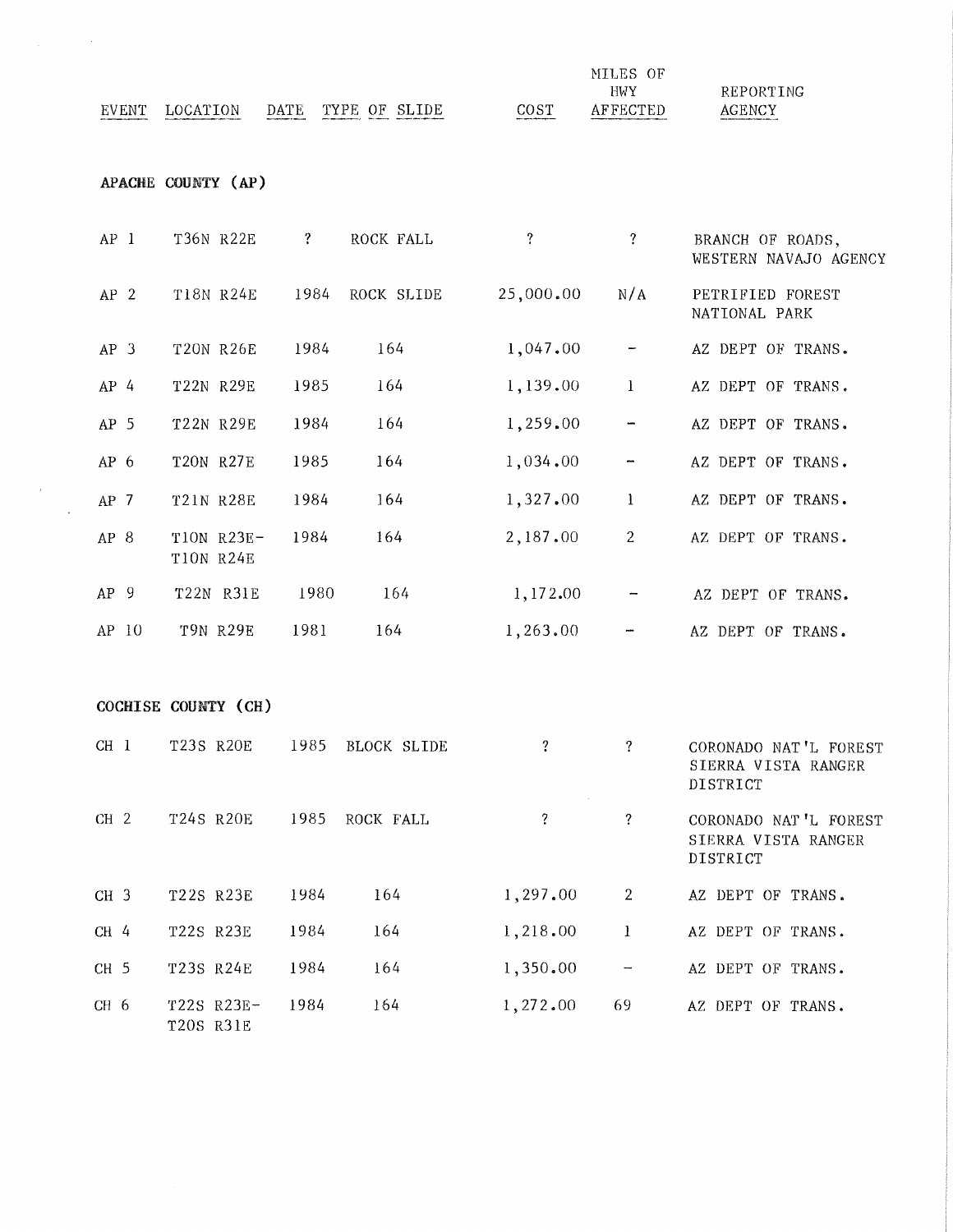|                 | COCHISE COUNTY (CONT)        |        |      |                                |  |  |                   |
|-----------------|------------------------------|--------|------|--------------------------------|--|--|-------------------|
| CH <sub>7</sub> | T22S R29E- 1984<br>T23S R29E |        | -164 | $1,035,00$ 1 AZ DEPT OF TRANS. |  |  |                   |
| CH 8            | T23S R24E                    | - 1983 | -164 | $1,093,00$ 8                   |  |  | AZ DEPT OF TRANS. |

COCONINO COUNTY (eN)

 $\hat{\mathcal{J}}$ 

 $\mathcal{A}^{\pm}$ 

|                 | CN <sub>1</sub>  | T21N                | R7E              | 1970 | ROCK SLUMP   |            |                          | U.S. GEOLOGICAL<br>SURVEY - FLAGSTAFF |
|-----------------|------------------|---------------------|------------------|------|--------------|------------|--------------------------|---------------------------------------|
|                 | CN <sub>2</sub>  | T <sub>20</sub> N   | R8E              | 1980 | DEBRIS SLUMP |            |                          | USGS FLAGSTAFF                        |
|                 | CN <sub>3</sub>  | T17N                | R6E              | 1978 | DEBRIS SLUMP | 5,000.00   |                          | COCONINO NAT'L FOREST                 |
|                 | CN <sub>4</sub>  | T17N                | R6E              | 1978 | DEBRIS SLUMP | 5,000.00   | -                        | COCONINO NAT'L FOREST                 |
|                 | CN <sub>5</sub>  | T17N                | R6E              | 1983 | EARTH FLOW   | 100,000,00 | -                        | COCONINO NAT'L FOREST                 |
| CN <sub>6</sub> |                  | T18N                | R6E              | 1979 | DEBRIS SLUMP | 5,000.00   | -                        | COCONINO NAT'L FOREST                 |
| CN <sub>7</sub> |                  | T <sub>20</sub> N   | R8E              | 1985 | DEBRIS SLUMP |            | -                        | COCONINO NAT'L FOREST                 |
| CN 8            |                  | T <sub>20</sub> N   | R8E              | 1985 | DEBRIS SLUMP |            |                          | COCONINO NAT'L FOREST                 |
| CN 9            |                  | <b>T20N</b>         | R8E              | 1985 | DEBRIS SLUMP |            |                          | COCONINO NAT'L FOREST                 |
|                 | CN 10            | T <sub>2</sub> 1N   | R8E              | 1985 | ROCK FALL    | 568.00     |                          | WALNUT CANYON NAT'L MON.              |
|                 | $CN$ 11          | T41N                | R8E              | 1984 | ROCK FALL    | 0.00       | -                        | BUREAU OF RECLAMATION                 |
|                 | CN <sub>12</sub> | T <sub>2</sub> 1N   | R <sub>1</sub> E | 1984 | 164          | 1,080.00   | $\mathfrak{Z}$           | AZ DEPT OF TRANS.                     |
|                 | CN <sub>13</sub> | T29N                | R7E              | 1985 | 164          | 1,127.00   | $\bf{l}$                 | AZ DEPT OF TRANS.                     |
|                 | $CN$ 14          | <b>T18N</b><br>T19N | $R6E-$<br>R6E    | 1984 | 164          | 1,044.00   | 3                        | AZ DEPT OF TRANS.                     |
|                 | CN 15            | T18N                | R6E              | 1984 | 164          | 1,021.00   | 3                        | AZ DEPT OF TRANS.                     |
| CN 16           |                  | T18N                | R6E              | 1984 | 164          | 1,282.00   | 5                        | AZ DEPT OF TRANS.                     |
| $CN$ 17         |                  | <b>T18N</b>         | R6E              | 1984 | 164          | 1,255.00   | $\overline{\phantom{0}}$ | AZ DEPT OF TRANS.                     |
|                 | CN <sub>18</sub> | T18N R6E-<br>T19N   | R6E              | 1984 | 164          | 1,044.00   | 12                       | AZ DEPT OF TRANS.                     |
| CN 19           |                  | T <sub>4</sub> ON   | R1E              | 1981 | 164          | 3,489.00   |                          | AZ DEPT OF TRANS.                     |
| CN 20           |                  | <b>T40N</b>         | R1E              | 1981 | 164          | 2,267.00   | ÷                        | AZ DEPT OF TRANS.                     |
| $CN$ 21         |                  | T19N                | R6E              | 1981 | 164          | 1,061.00   | 5                        | AZ DEPT OF TRANS.                     |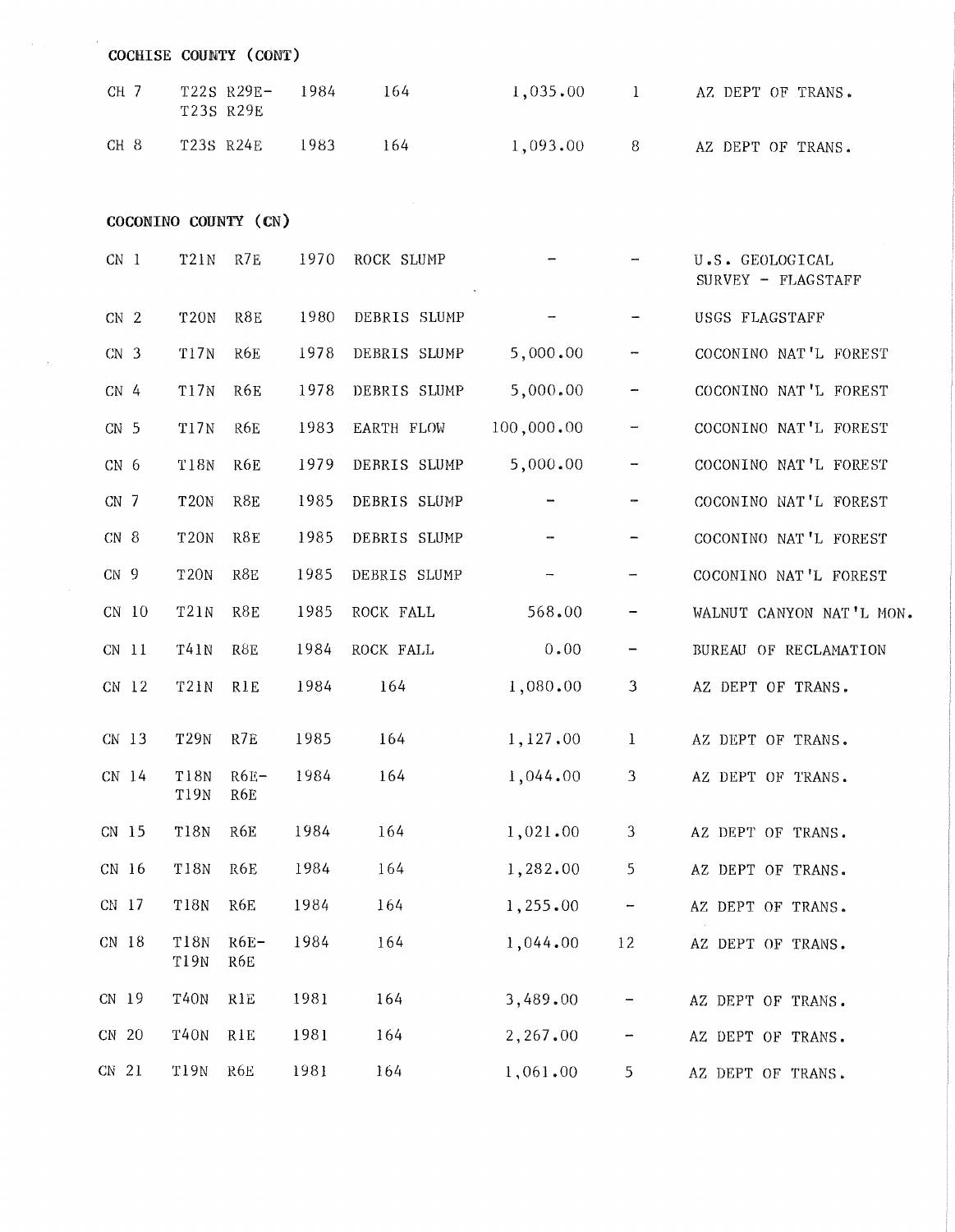| $CN$ 22         | T37N             | $R7E-$                  | 1983 | 164        | 1,139.00             | $\mathbf{3}$    | AZ DEPT OF TRANS.     |
|-----------------|------------------|-------------------------|------|------------|----------------------|-----------------|-----------------------|
|                 | <b>T38N</b>      | R7E                     |      |            |                      |                 |                       |
| CN 23           | T38N             | R7E                     | 1984 | 164        | 1,006.00             | $\bf{l}$        | AZ DEPT OF TRANS.     |
|                 | GILA COUNTY (GL) |                         |      |            |                      |                 |                       |
| $GL_1$          |                  | T3S R18E                | 1985 | ROCK SLIDE | $\ddot{\mathcal{E}}$ | N/A             | BUREAU OF RECLAMATION |
| GL <sub>2</sub> |                  | TIN R15E                | 1984 | 164        | 1,350,00             | 4               | AZ DEPT OF TRANS.     |
| GL 3            |                  | TIN R15E                | 1984 | 164        | 1,194.00             | $\overline{2}$  | AZ DEPT OF TRANS.     |
| GL <sub>4</sub> |                  | T4N R15E                | 1985 | 164        | 1,074.00             | -               | AZ DEPT OF TRANS.     |
| GL 5            | T4.5N R17E       | T4N R17E-               | 1985 | 164        | 1,001.00             | $\mathbf{1}$    | AZ DEPT OF TRANS.     |
| GL 6            |                  | T4.5N R18E-<br>T5N R17E | 1985 | 164        | 1,088.00             | $\mathbf{2}$    | AZ DEPT OF TRANS.     |
| GL $7$          |                  | T5N R17E                | 1984 | 164        | 1,005.00             |                 | AZ DEPT OF TRANS.     |
| GL 8            |                  | T1S R18E                | 1984 | 164        | 1,386.00             | -               | AZ DEPT OF TRANS.     |
| GL <sub>9</sub> |                  | T8N R10E                | 1984 | 164        | 1,408.00             | -               | AZ DEPT OF TRANS.     |
| GL 10           |                  | TIN R14E                | 1985 | 164        | 1,169.00             | -               | AZ DEPT OF TRANS.     |
| $GL_11$         |                  | T5N R19E                | 1985 | 164        | 1,218.00             |                 | AZ DEPT OF TRANS.     |
| GL 12           |                  | T2S R15E                | 1980 | 164        | 1,039.00             | 3               | AZ DEPT OF TRANS.     |
| GL 13           |                  | T4S R16E-<br>T3S R15E   | 1980 | 164        | 1,022.00             | 10 <sup>°</sup> | AZ DEPT OF TRANS.     |
| GL 14           |                  | T5S R16E-<br>T4S R16E   | 1980 | 164        | 1,073.00             | $\mathbf{3}$    | AZ DEPT OF TRANS.     |
| GL 15           |                  | T4S R16E                | 1980 | 164        | 1,342.00             | $\mathbf{1}$    | AZ DEPT OF TRANS.     |
| GL 16           |                  | T5S R16E-<br>T4S R16E   | 1981 | 164        | 1,022.00             | 5 <sub>1</sub>  | AZ DEPT OF TRANS.     |
| GL 17           |                  | T3N R17E                | 1981 | 164        | 1,480.00             | ÷               | AZ DEPT OF TRANS.     |
| GL 18           |                  | T7N R19E-<br>T7N R2OE   | 1981 | 164        | 1,374.00             | 4               | AZ DEPT OF TRANS.     |
| GL 19           |                  | T5N R18E-<br>T6N R19E   | 1981 | 164        | 1,182,00             | 8               | AZ DEPT OF TRANS.     |

 $\chi^2$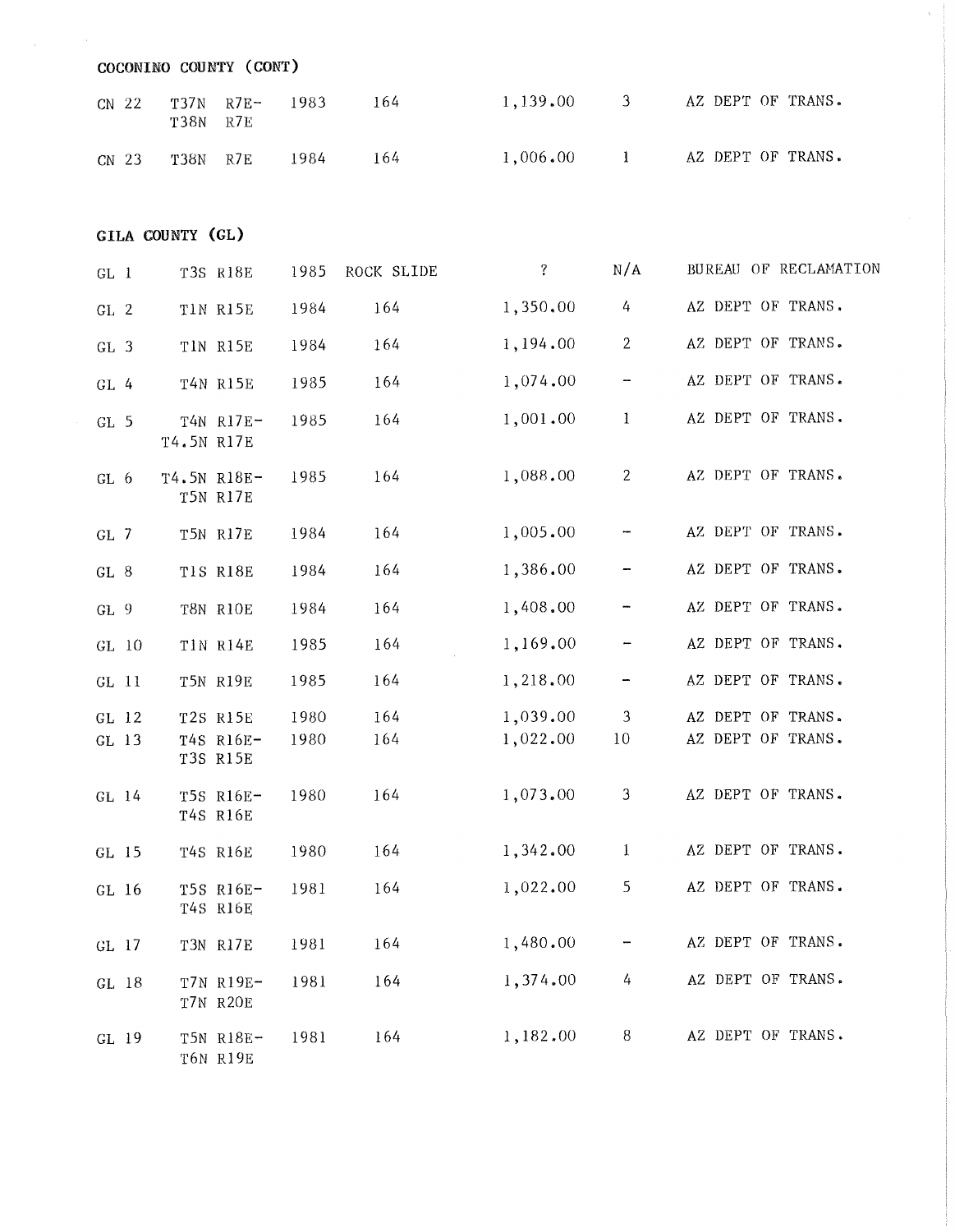|         | GILA COUNTY (CONT) |                              |      |     |           |                |                   |
|---------|--------------------|------------------------------|------|-----|-----------|----------------|-------------------|
| GL 20   |                    | T5N R17E                     | 1982 | 164 | 1,479.00  |                | AZ DEPT OF TRANS. |
| GL 21   | T7N                | R9E                          | 1980 | 164 | 1,188.00  | $\bf{l}$       | AZ DEPT OF TRANS. |
| GL 22   | T7N                | R9E                          | 1982 | 164 | 1,157.00  | -              | AZ DEPT OF TRANS. |
| GL 23   | T7N                | R9E                          | 1980 | 180 | 20,792.00 |                | AZ DEPT OF TRANS. |
| GL 24   |                    | T5S R16E-<br>T4S R16E        | 1983 | 164 | 1,147.00  | 4              | AZ DEPT OF TRANS. |
| GL 25   |                    | T3S R15E-<br>T2S R15E        | 1983 | 164 | 1,147.00  | $\mathfrak{Z}$ | AZ DEPT OF TRANS. |
| GL 26   | T7N                | R9E                          | 1983 | 164 | 1,095.00  |                | AZ DEPT OF TRANS. |
| GL 27   | T7N                | R9E                          | 1983 | 164 | 1,447.00  |                | AZ DEPT OF TRANS. |
| GL 28   | T7N                | R9E                          | 1983 | 164 | 1,250.00  |                | AZ DEPT OF TRANS. |
| GL 29   | TIIN RI3E          |                              | 1983 | 180 | 45,668.00 |                | AZ DEPT OF TRANS. |
| GL 30   |                    | T2N R15E-<br>TIN R15E        | 1983 | 164 | 1,060.00  | $\overline{2}$ | AZ DEPT OF TRANS. |
| GL 31   |                    | TIN R15E                     | 1983 | 164 | 1,060.00  | $\mathbf{1}$   | AZ DEPT OF TRANS. |
| GL 32   |                    | T5N R18E                     | 1983 | 164 | 1,172.00  | $\mathbf{1}$   | AZ DEPT OF TRANS. |
| GL 33   |                    | T5N R18E-<br><b>T8N R2OE</b> | 1983 | 164 | 1,228.00  | 18             | AZ DEPT OF TRANS. |
| GL 34   |                    | T3N R16E                     | 1983 | 164 | 1,126.00  |                | AZ DEPT OF TRANS. |
| GL 35   |                    | T4S R16E                     | 1983 | 164 | 1,083.00  |                | AZ DEPT OF TRANS. |
| GL 36   | T1N R15.5E-        | T3N R17E                     | 1983 | 164 | 1,056.00  | 14             | AZ DEPT OF TRANS. |
| GL 37   |                    | T3S R15E                     | 1983 | 164 | 1,083.00  | 5              | AZ DEPT OF TRANS. |
| GL 38   |                    | T3S R15E-<br>T4S R16E        | 1983 | 164 | 1,128.00  | 9              | AZ DEPT OF TRANS. |
| GL 39   |                    | T4S R16E                     | 1983 | 164 | 1,031.00  | 5              | AZ DEPT OF TRANS. |
| GL 40   |                    | T5N R18E-<br>T7N R19E        | 1983 | 164 | 1,014.00  | 17             | AZ DEPT OF TRANS. |
| $GL$ 41 |                    | T5S R15E-<br>T4S R16E        | 1983 | 164 | 1,005.00  | $\mathcal{I}$  | AZ DEPT OF TRANS. |
| GL 42   | T7N                | R9E                          | 1983 | 164 | 1,227.00  | $\mathbf{1}$   | AZ DEPT OF TRANS. |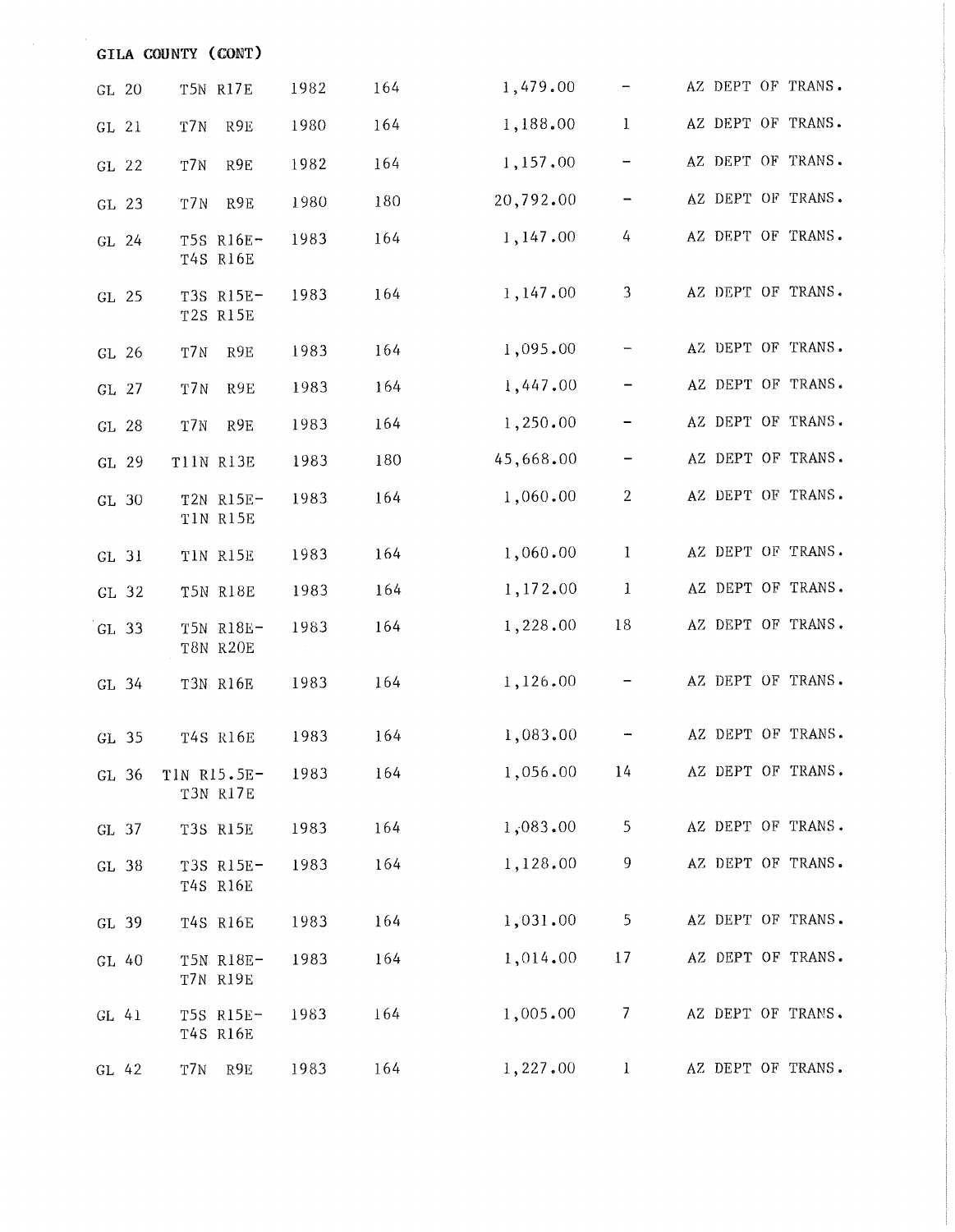|        | GILA COUNTY (CONT)      |      |     |            |                |                   |
|--------|-------------------------|------|-----|------------|----------------|-------------------|
| GL 43  | R9E<br>T7N              | 1983 | 164 | 1,049.00   | $\mathbf{I}$   | AZ DEPT OF TRANS. |
| GL 44  | R9E<br>T7N              | 1983 | 164 | 1,186.00   | $\bf{l}$       | AZ DEPT OF TRANS. |
| GL 45  | R <sub>9E</sub><br>T7N  | 1983 | 164 | 1,576.00   | $\mathfrak{Z}$ | AZ DEPT OF TRANS. |
| GL 46  | T7N<br>R <sub>9E</sub>  | 1983 | 164 | 1,191.00   | $\mathbf{1}$   | AZ DEPT OF TRANS. |
| GL 47  | T7N<br>R9E              | 1983 | 164 | 1,527.00   | $\mathbf{I}$   | AZ DEPT OF TRANS. |
| GL 48  | T7N<br>R <sub>9</sub> E | 1983 | 164 | 1,143.00   |                | AZ DEPT OF TRANS. |
| GL 49  | R9E<br>T7N              | 1983 | 164 | 1,497.00   | $\mathbf{1}$   | AZ DEPT OF TRANS. |
| GL 50  | T7N<br>R <sub>9E</sub>  | 1983 | 164 | 1,271.00   | $\mathbf{1}$   | AZ DEPT OF TRANS. |
| GL 51  | TIIN R13E               | 1983 | 180 | 167,422.00 |                | AZ DEPT OF TRANS. |
| GL 52  | T5N R11E                | 1983 | 180 | 15,174.00  |                | AZ DEPT OF TRANS. |
|        |                         |      |     |            |                |                   |
|        | GRAHAM COUNTY (GM)      |      |     |            |                |                   |
| GM 1   | T9S R25E                | 1985 | 164 | 1,324.00   | 4              | AZ DEPT OF TRANS. |
|        |                         |      |     |            |                |                   |
|        | GREENLEE COUNTY (GR)    |      |     |            |                |                   |
| $GR$ 1 | T8S R30E                | 1984 | 164 | 1,027.00   |                | AZ DEPT OF TRANS. |
| GR 2   | T4S R32E                | 1984 | 164 | 1,072.00   |                | AZ DEPT OF TRANS. |
| GR 3   | T4S R32E                | 1984 | 164 | 1,343.00   |                | AZ DEPT OF TRANS. |
| $GR$ 4 | T4S R32E                | 1984 | 164 | 1,293.00   |                | AZ DEPT OF TRANS. |
| GR 5   | T3S R29E-               | 1985 | 164 | 1,086.00   | 5              | AZ DEPT OF TRANS. |
|        | T2S R29E                |      |     |            |                |                   |
| GR 6   | T2S R29E                | 1985 | 164 | 1,055.00   |                | AZ DEPT OF TRANS. |
| GR 7   | T2S R29E                | 1985 | 164 | 1,095.00   |                | AZ DEPT OF TRANS. |
| GR 8   | T2S R29E                | 1985 | 164 | 1,057.00   |                | AZ DEPT OF TRANS  |
| GR 9   | T4S R32E                | 1981 | 164 | 1,018.00   |                | AZ DEPT OF TRANS. |
| GR 10  | T4S R32E                | 1982 | 164 | 1,351.00   |                | AZ DEPT OF TRANS. |
| GR 11  | T4S R32E                | 1984 | 164 | 1,023.00   | $\mathbf{1}$   | AZ DEPT OF TRANS. |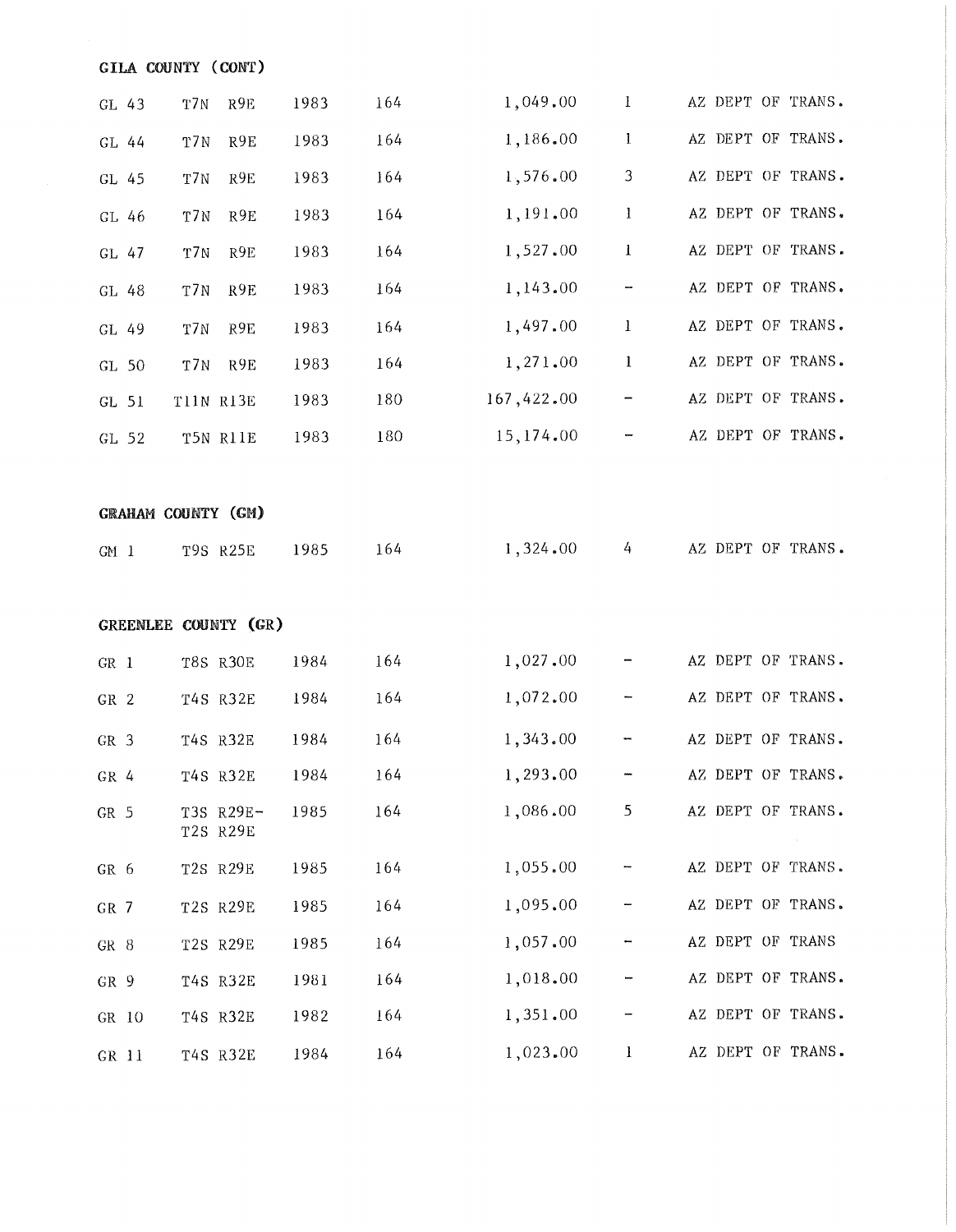GREENLE COUNTY (CONT)

| GR 12           | T4S R32E                    | 1983 | 164              | 1,097.00            |                | AZ DEPT OF TRANS.      |
|-----------------|-----------------------------|------|------------------|---------------------|----------------|------------------------|
|                 | MARICOPA COUNTY (MR)        |      |                  |                     |                |                        |
| $\rm MR\_1$     | R9E<br>T6N                  | 1984 | 164              | 1,016.00            | $\overline{2}$ | AZ DEPT OF TRANS.      |
| MR <sub>2</sub> | R5E<br>TIN                  | 1984 | 164              | 1,226.00            | -              | AZ DEPT OF TRANS.      |
| MR 3            | R4W<br>T7N                  | 1985 | 164              | 1,281.00            | ÷              | AZ DEPT OF TRANS.      |
| $MR$ 4.         | $R4W-$<br>T7N<br>R4W<br>T6N | 1985 | 164              | 1,323.00            | 4              | AZ DEPT OF TRANS.      |
| MR 5            | $R6W-$<br>T7N<br>R4W<br>T7N | 1982 | 164              | 1,073.00            | $\, 8$         | AZ DEPT OF TRANS.      |
| MR 6            | R4W<br>T7N                  | 1982 | 164              | 1,122.00            | -              | AZ DEPT OF TRANS.      |
| MR 7            | R4W<br>T6N                  | 1983 | 164              | 1,202.00            | ↔              | AZ DEPT OF TRANS.      |
| MR 8            | $R4W-$<br>T7N<br>T6N<br>R4W | 1983 | 164              | 1,113.00            | 6              | AZ DEPT OF TRANS.      |
| MR 9            | R9E<br>T7N                  | 1983 | 164              | 1,016.00            | $\overline{2}$ | AZ DEPT OF TRANS.      |
|                 | MOHAVE COUNTY (MH)          |      |                  |                     |                |                        |
| $MH_1$          | T30N R18W                   | 1984 | DEBRIS CREEP     | ?                   | N/A            | U.S. BUREAU OF RECLAM. |
| $MH$ 2          | T21N R11W                   | 1984 | 164              | 1,235.00            |                | AZ DEPT OF TRANS.      |
| MH 3            | T21N R11W                   | 1984 | 164              | 1,329.00            |                | AZ DEPT OF TRANS.      |
| MH 4            | T21N R12W-<br>T21N R11W     | 1982 | 164              | 1,076.00            | $\overline{2}$ | AZ DEPT OF TRANS.      |
| MH 5            | T21N R12W-<br>T21N R11W     | 1982 | 164              | 1,065.00            | $\overline{2}$ | AZ DEPT OF TRANS.      |
|                 | NAVAJO COUNTY (NV)          |      |                  |                     |                |                        |
| NVI             | T38N R17E                   | 1982 | 1979- ROCK SLIDE | $\ddot{\mathbf{S}}$ | N/A            | NAVAJO NAT'L MON.      |
| NV <sub>2</sub> | T39N R17E                   | 1978 | ROCK FALL        | ?                   | N/A            | NAVAJO NAT'L MON.      |
| NV <sub>3</sub> | <b>T28N R18E</b>            | 1984 | 164              | 1,435.00            |                | AZ DEPT OF TRANS.      |

 $\lambda$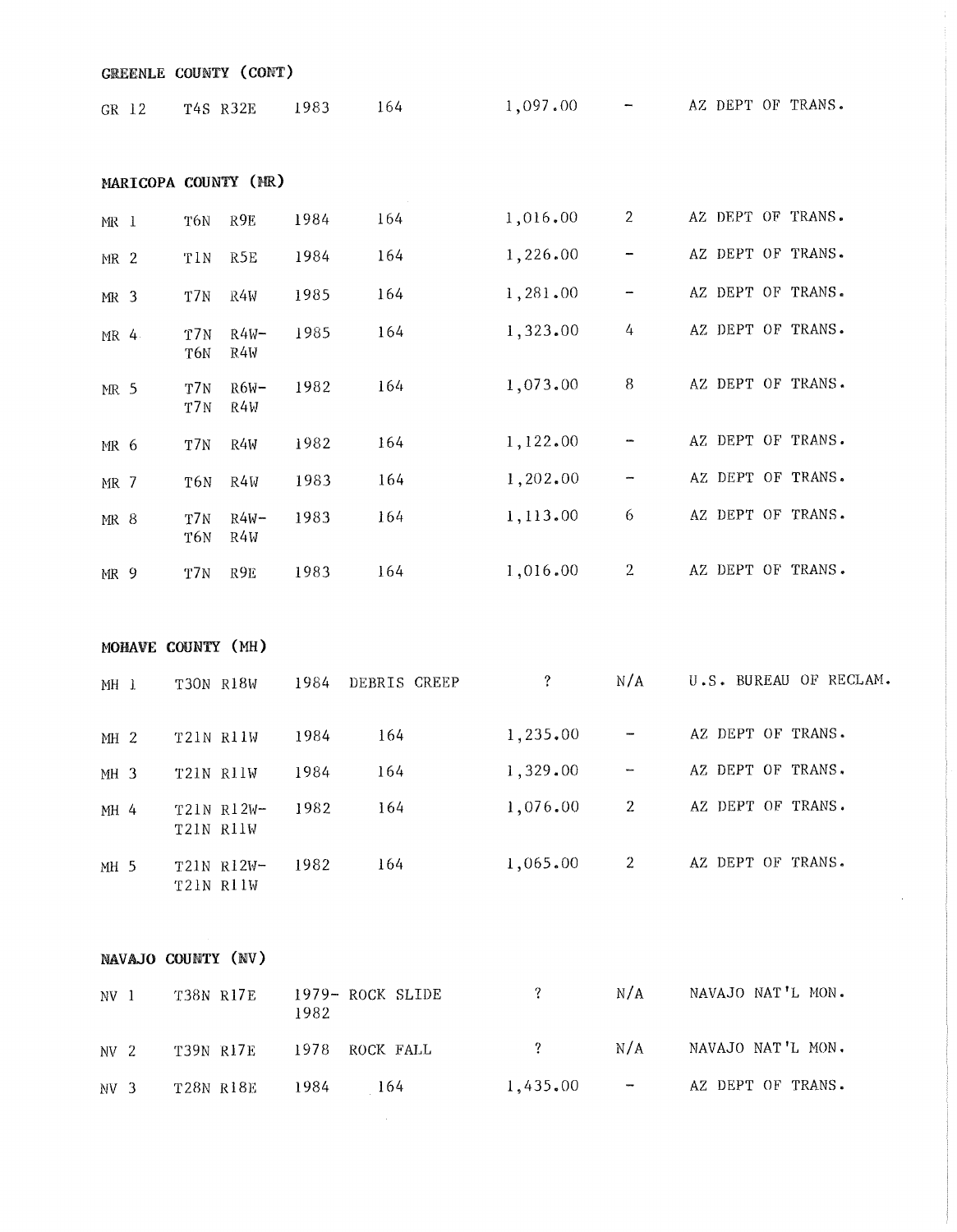|                 |                  | NAVAJO COUNTY (CONT)         |      |     |           |                |  |                   |
|-----------------|------------------|------------------------------|------|-----|-----------|----------------|--|-------------------|
| NV <sub>4</sub> | T28N R19E        |                              | 1984 | 164 | 1,330.00  |                |  | AZ DEPT OF TRANS. |
| NV 5            |                  | <b>T8N R2OE</b>              | 1985 | 164 | 1,045.00  |                |  | AZ DEPT OF TRANS. |
| NV 6            |                  | T18N R19E                    | 1980 | 164 | 1,193.00  |                |  | AZ DEPT OF TRANS. |
| $NV$ 7          |                  | T28N R2OE                    | 1981 | 164 | 1,118.00  |                |  | AZ DEPT OF TRANS. |
| NV 8            |                  | T28N R17E                    | 1981 | 164 | 1,263.00  |                |  | AZ DEPT OF TRANS. |
| NV 9            |                  | T7N R19E                     | 1980 | 164 | 1,236.00  |                |  | AZ DEPT OF TRANS. |
| NV 10           |                  | T7N R19E                     | 1980 | 164 | 1,271.00  |                |  | AZ DEPT OF TRANS. |
| NV 11           |                  | T10N R22E-<br>T11N R22E      | 1981 | 164 | 1,151.00  | 3              |  | AZ DEPT OF TRANS. |
| NV 12           |                  | T7N R20E-<br><b>T8N R2OE</b> | 1984 | 164 | 1,546.00  | $\overline{2}$ |  | AZ DEPT OF TRANS. |
| NV 13           |                  | T7N R20E                     | 1984 | 164 | 1,546.00  | $\overline{2}$ |  | AZ DEPT OF TRANS. |
|                 |                  |                              |      |     |           |                |  |                   |
|                 |                  |                              |      |     |           |                |  |                   |
|                 | PIMA COUNTY (PM) |                              |      |     |           |                |  |                   |
| $PM$ 1          |                  | T13S R13E                    | 1985 | 164 | 1,086.00  |                |  | AZ DEPT OF TRANS. |
| PM 2            | T18S R13E        |                              | 1980 | 164 | 1,343.00  |                |  | AZ DEPT OF TRANS. |
|                 |                  |                              |      |     |           |                |  |                   |
|                 | PINAL COUNTY     | (PN)                         |      |     |           |                |  |                   |
| PN 1            | T7S              | R2E                          | 1980 | 164 | 1,097.00  |                |  | AZ DEPT OF TRANS. |
| PN <sub>2</sub> |                  | T5S R15E                     | 1981 | 164 | 1,480.00  |                |  | AZ DEPT OF TRANS. |
| PN 3            |                  | TIS R13E-<br>TIS R14E        | 1983 | 164 | 1,021.00  | 9              |  | AZ DEPT OF TRANS. |
| PN 4            |                  | T4S R14E                     | 1982 | 180 | 17,308.00 | $\bf{l}$       |  | AZ DEPT OF TRANS. |
| PN 5            |                  | T3S R13E                     | 1983 | 180 | 12,293.00 | 1              |  | AZ DEPT OF TRANS. |
| PN 6            |                  | T4S R14E                     | 1983 | 180 | 9,997.00  |                |  | AZ DEPT OF TRANS. |
| PN 7            |                  | T4S R14E                     | 1983 | 180 | 8,200.00  |                |  | AZ DEPT OF TRANS. |

 $\label{eq:2.1} \mathcal{L}(\mathcal{L}^{\text{max}}_{\mathcal{L}}(\mathcal{L}^{\text{max}}_{\mathcal{L}}(\mathcal{L}^{\text{max}}_{\mathcal{L}}(\mathcal{L}^{\text{max}}_{\mathcal{L}^{\text{max}}_{\mathcal{L}}(\mathcal{L}^{\text{max}}_{\mathcal{L}^{\text{max}}_{\mathcal{L}^{\text{max}}_{\mathcal{L}^{\text{max}}_{\mathcal{L}^{\text{max}}_{\mathcal{L}^{\text{max}}_{\mathcal{L}^{\text{max}}_{\mathcal{L}^{\text{max}}_{\mathcal{L}^{\text{max}}$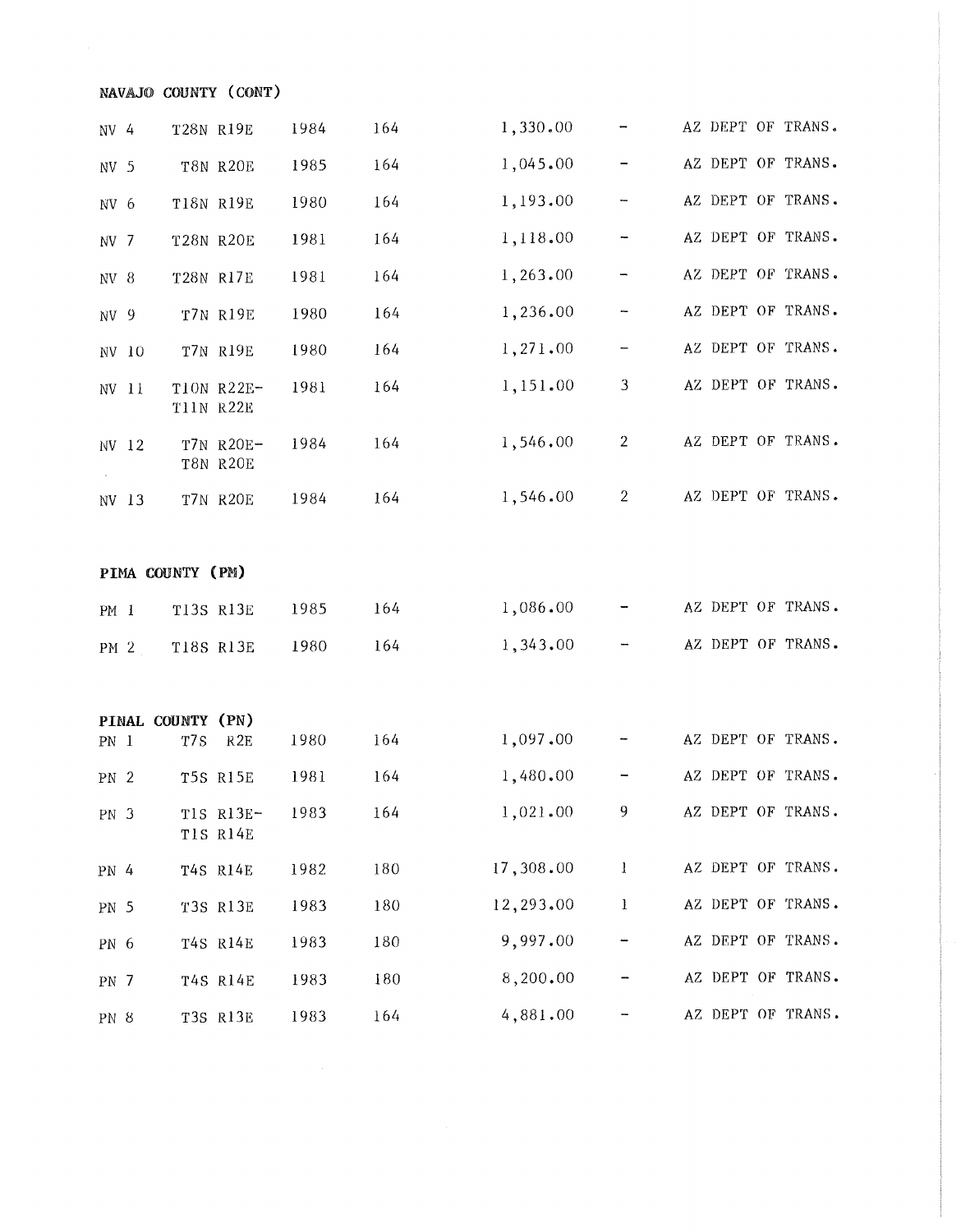## YAVAPAI COUNTY (YP)

| $YP_1$ | T12.5               | R1W              | 1983 | 1978- EARTH SLUMP | 20,000.00         | $\gamma$                   | PRESCOTT NAT'L FOREST |
|--------|---------------------|------------------|------|-------------------|-------------------|----------------------------|-----------------------|
| $YP$ 2 | T14N                | R3W              | 1979 | ROCK SLIDE        | $\ddot{?}$        | $\mathbf{?}$               | PRESCOTT NAT'L FOREST |
| YP 3   | <b>T15N</b>         | R3W              | 1983 | DEBRIS FLOW       | $\ddot{\text{?}}$ | $\boldsymbol ?$            | PRESCOTT NAT'L FOREST |
| YP 4   | T13N                | R5E              | 1980 | EARTH SLUMP       | 100,000.00        | $\boldsymbol{\mathcal{L}}$ | SOIL CONSERV. SERVICE |
| YP 5   | T13N                | R6E              | 1978 | ROCK FALL         | 150,000.00        | $\ddot{?}$                 | COCONINO NAT'L FOREST |
| $YP$ 6 | T13N                | R6E              | 1984 | EARTH SLUMP       | 100,000.00        | $\sqrt{2}$                 | COCONINO NAT'L FOREST |
| YP 7   | T14N                | R1E              | 1985 | 164               | 1,197.00          | -                          | AZ DEPT OF TRANS.     |
| YP 8   | T10N<br>TIIN        | $R5W-$<br>R4W    | 1985 | 164               | 1,063.00          | $\overline{7}$             | AZ DEPT OF TRANS.     |
| YP 9   | TION<br>T12N        | $R5W-$<br>R4W    | 1985 | 164               | 1,213.00          | 8                          | AZ DEPT OF TRANS.     |
| YP 10  | T12N<br><b>T16N</b> | $R4W-$<br>R2W    | 1984 | 164               | 1,082.00          | 34                         | AZ DEPT OF TRANS.     |
| YP 11  | T10N                | R5W              | 1984 | 164               | 1,198.00          | 4                          | AZ DEPT OF TRANS.     |
| YP 12  | TION                | R <sub>5</sub> W | 1985 | 164               | 1,394.00          | $\mathbf{3}$               | AZ DEPT OF TRANS.     |
| YP 13  | T17N<br>T16N        | $R4E-$<br>R4E    | 1984 | 164               | 1,097.00          | 5                          | AZ DEPT OF TRANS.     |
| YP 14  | T9N                 | R2E              | 1981 | 164               | 1,057.00          | ÷                          | AZ DEPT OF TRANS.     |
| YP 15  | T9N                 | R2E              | 1983 | 164               | 1,164.00          | -                          | AZ DEPT OF TRANS.     |
| YP 16  | T9N                 | R2E              | 1983 | 164               | 1,055.00          | -                          | AZ DEPT OF TRANS.     |
| YP 17  | T10N                | R5W              | 1983 | 164               | 1,226.00          | $\bf{l}$                   | AZ DEPT OF TRANS.     |